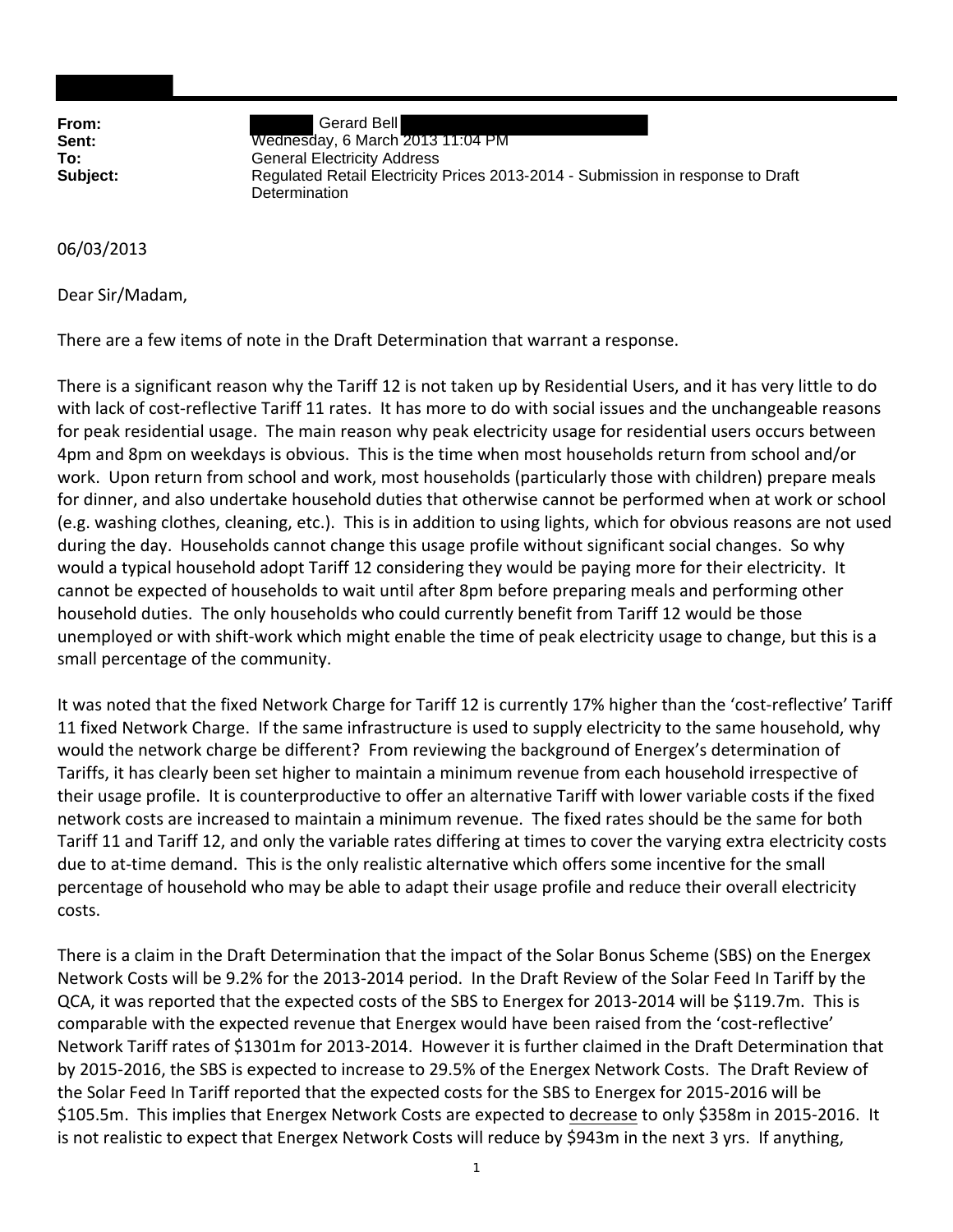Energex Network Costs would be expected to be the same if not increase in line with other electricity costs, in which case the impact of the SBS will reduce from 9.2% to less than 8.1% of the Energex Network Costs. The QCA needs to review and correctly report on the impact of the SBS on Network Costs.

There is a claim in the Draft Determination that one of the major Underlying Cost Drivers is that the Distributors (Energex and Ergon Energy) have incurred significant costs due to the Solar Bonus Scheme (SBS). However in the Draft Review of the Solar Feed In Tariff by QCA, it is reported that the costs incurred by the Distributors (both Energex and Ergon Energy together) due to the SBS in 2012‐2013 was expected to be \$177m, and projected to increase to \$189m in 2013‐2014. This is only a \$12m increase above 2012‐2013 costs. However when comparing the 'cost‐reflective' Network Tariffs between 2012‐2013 and 2013‐2014, the revenue raised from the new Network Costs in the Energex Area alone is projected to increase by \$376m. This increase of \$376m is considering Tariff 11, Tariff 31 & Tariff 33 alone, and ignores the extra revenue from the remaining non‐residential Tariffs that have also increased. From this analysis, it is clear that the increase in the SBS is contributing less than 3.5% to the increase in the Energex 'cost‐reflective' Network Costs, and less than 3.4% to the increase to the new transitional Residential Tariff 11 for 2013-2014. This is would not be considered significant in any form of analysis of Underlying Cost Drivers. It is clear that the most significant Underlying Cost Drivers are the remaining causes listed in the Draft Determination, i.e. increased revenue permitted to Distributors by the AER, catch-up from the frozen 2012-2013 Tariff 11 to more cost-reflective Tariff 11 (91.9% of increase), and the adjustments to make up for lack of revenue due to lower than expected electricity consumption, which all up account for 96.6% of the increase to the transitional Tariff 11.

Now let's look at the last cause – 'adjustments to make up for lack of revenue due to lower than expected electricity consumption'. This last cause is not sensible and does not reflect a competitive electricity marketplace. Households and Businesses are constantly encouraged by Governments to reduce electricity consumption. Queensland residents in the Energex area have on average reduced household consumption from 5110 kWh in 2011‐2012 to 4818 kWh in 2012‐2013, a 5.7% reduction. Similarly in the Ergon Energy area, Queensland residents have on average reduced household consumption from 7978 kwh in 2008‐2009 to 7166 kwh in 2011‐2012, a 10.1% reduction. How are Queensland residents rewarded? Increased electricity charges due to reduced electricity consumption! In what competitive industry does a reduction in demand for a product lead to increased prices to maintain a constant revenue base, as well as a further increase in prices to further increase revenue? If this was a privately run company, and the demand for the product was reducing, prices would fall to provide an incentive for more demand, or produce less of the product to reduce unsold product (i.e. reduce wastage). It is no wonder electricity prices are now out of control. What is most ironic is that the Distributors in Queensland (Energex and Ergon Energy) are Government Owned Corporations (GOC). This is a case of Governments increasing their own revenue by allowing their own GOC to increase electricity prices. With the Queensland Government as the only shareholders of Energex and Ergon Energy, a total of \$481.8m revenue had been raised from the 2011‐2012 dividends alone. There is also the GST that all residents pay on each bill that also flows directly to Governments, so as Electricity prices increase, so does the Government revenue from the associated GST. In Queensland, this is the same Government that is claiming to the public that they are exhausting all possible ways of reducing the cost of living on the community ‐ Give us a break!

Whilst the AER might have allowed an increase in regulated revenue for the Distributers, have the GOC demonstrated to the QCA that there is a need to increase their revenue? Over the last 5 years, Energex has reported increasing net profits each year with an accumulated net profit after expenditures of \$971.6m. Despite having a capital expenditure of \$4601.6m over this same period, Energex debt:asset ratio has increased by less than 4.3% and is only 49.6%. Over the same period, Ergon Energy has reported increasing net profits each year with an accumulated net profit after expenditures of \$1100.1m. Despite having a capital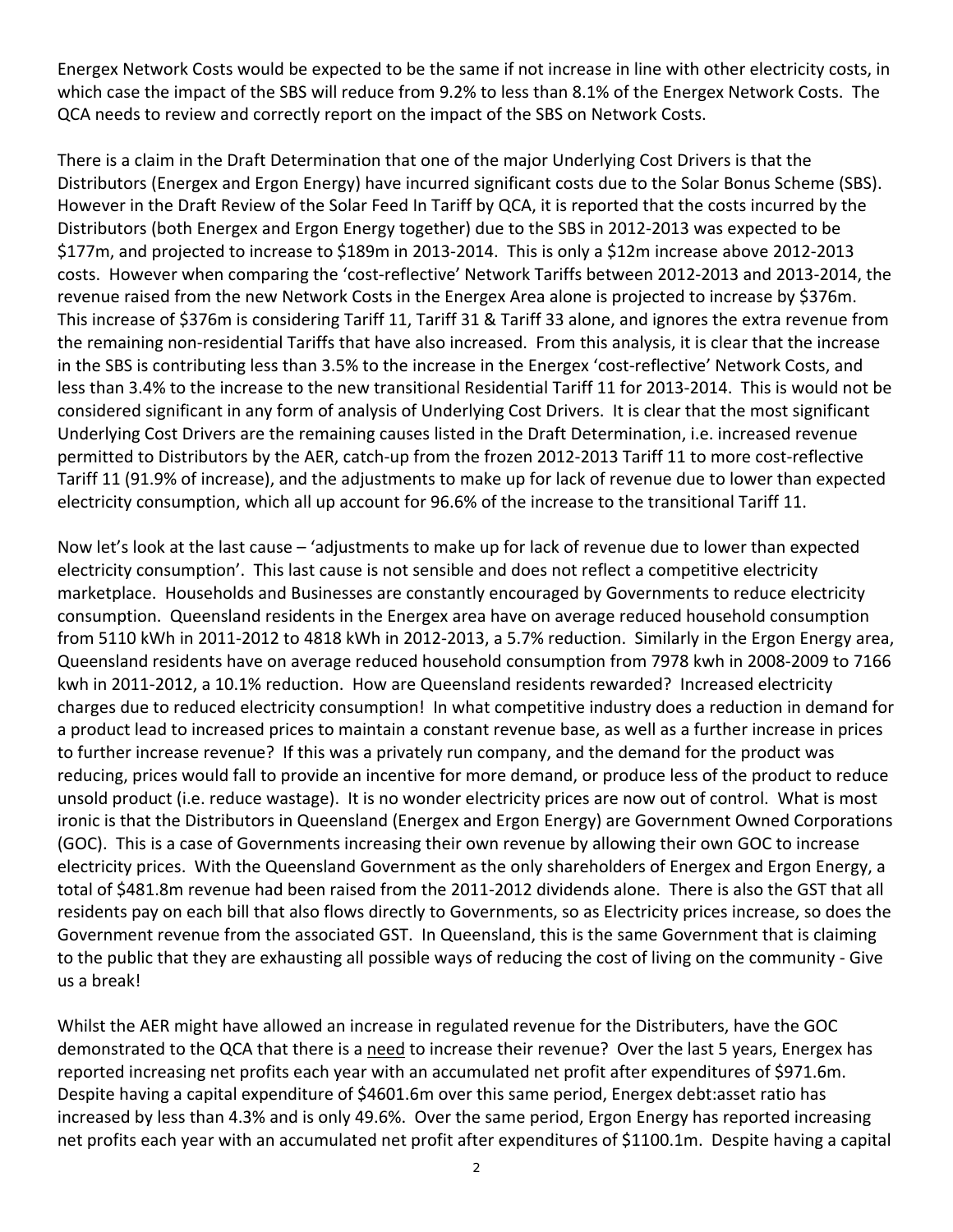expenditure of \$4192.1m over this same period, Ergon debt:asset ratio has increased by less than 4.5% and is only 68.9%. If these GOC were operating at a nett loss, an increase in revenue would be reasonable, but with increasing nett profit each year, there does not appear to be any grounds to allow an increase in revenue. Why are the GOC allowed to increase network prices just because QLD Residents are using less electricity? The Decision to freeze Tariff 11 for 2012‐2013 was a political decision made by the LNP Party for political gain, and the GOC were provided \$40m to subsidise them for the expected loss of revenue. If the \$40m was not enough, then why doesn't the LNP Government pay the GOC the true cost of the lost revenue due to the frozen Tariff from the revenue raised as shareholders? Does the QCA really believe these are valid arguments for increases in electricity prices? I thought that the QCA was meant to be an Independent Authority that is not swayed by Industry nor Government, (and in this particular case) delegated to ensure Regulated Retail Electricity Tariffs are reasonable and justified, not just accepting what Industry, Government or Political Parties tells them what they want them to be?

The road to Electricity Reform and Privatisation of Electricity in QLD was intended to ensure that the costs for Electricity infrastructure (generation and distribution) remained affordable by using efficient 'private' companies. It was also expected that a competitive retail market would be created that would keep electricity prices affordable for the QLD community. It was intended that by delegating an Independent Authority (i.e. QCA) to review and determine pricing, the regulated Electricity Prices would be monitored to ensure a competitive market (i.e. not set by a select few Energy Companies). Since July 2007, the only portion of the Electricity Market in QLD that is currently privatised is the Retail Component, the remainder (i.e. generation, distribution) is still run by 'semi‐independent' GOC. In comparison, revenue raised from Electricity Prices (from Residential users only) in Energex Area alone have increased from \$1064m in 2007‐ 2008 to a projected \$2106m for 2013‐2014, which is a 97.9% increase in only 6yrs ( or 82.5% accounting for inflation over the same period). In 2012‐2013, the independence of the QCA was overridden by the LNP Government and Electricity Prices for Tariff 11 set for purely political purposes, with no basis for 'true costs'. What has the reform really done for QLD?

There is one undeniable fact: Electricity is an essential product required by modern QLD. Whether the Electricity is generated by renewable or non–renewable sources, QLD without electricity would not function and society as we know it would collapse. Unless another scientific or social breakthrough is achieved, QLD's reliance on Electricity is not optional, it is necessary. There is no doubt that supply of such a critical product needs to be undertaken with utmost efficiency, and that costs for supplying it to all the community needs to be minimised. It is clear however that current path of Electricity Reform and Privatisation has failed its primary intentions. If Queensland wants true Electricity Reform, the community (not Government) needs to first determine if Electricity is to be a business run by companies for profit (whether GOC or private Energy Companies), or classed as an essential non‐profitable utility that is not just enabled, but provided and guaranteed by the QLD Government for the community 'at cost' which is determined by a truly Independent Authority. Given the critical nature of Electricity to the QLD community, my own personal opinion is for the later, however I'm just one voice of millions. There is no case that Private Energy Companies will be able to supply QLD with Electricity any more efficiently or at lower cost than the current GOC. After all, the GOC have technical personnel who are very experienced in what they do, and both of the GOC have generally achieved their target performances in 2011‐2012. The Target Performances are approved by the shareholders (i.e. QLD Government), so what more can we expect from Private Energy Companies? In any case, until this question is resolved, Electricity Prices will be at the whim of the GOC and Governments, with no oversight by a truly independent regulating authority, and the QLD community will never understand the true cost of Electricity usage? If the current pathway is maintained, prices will never be set to control the cost of living on the QLD community. Electricity Prices will be either a method for the QLD Governments to increase their revenue without raising/introducing taxes, a method for political parties to influence public opinion for political gain,